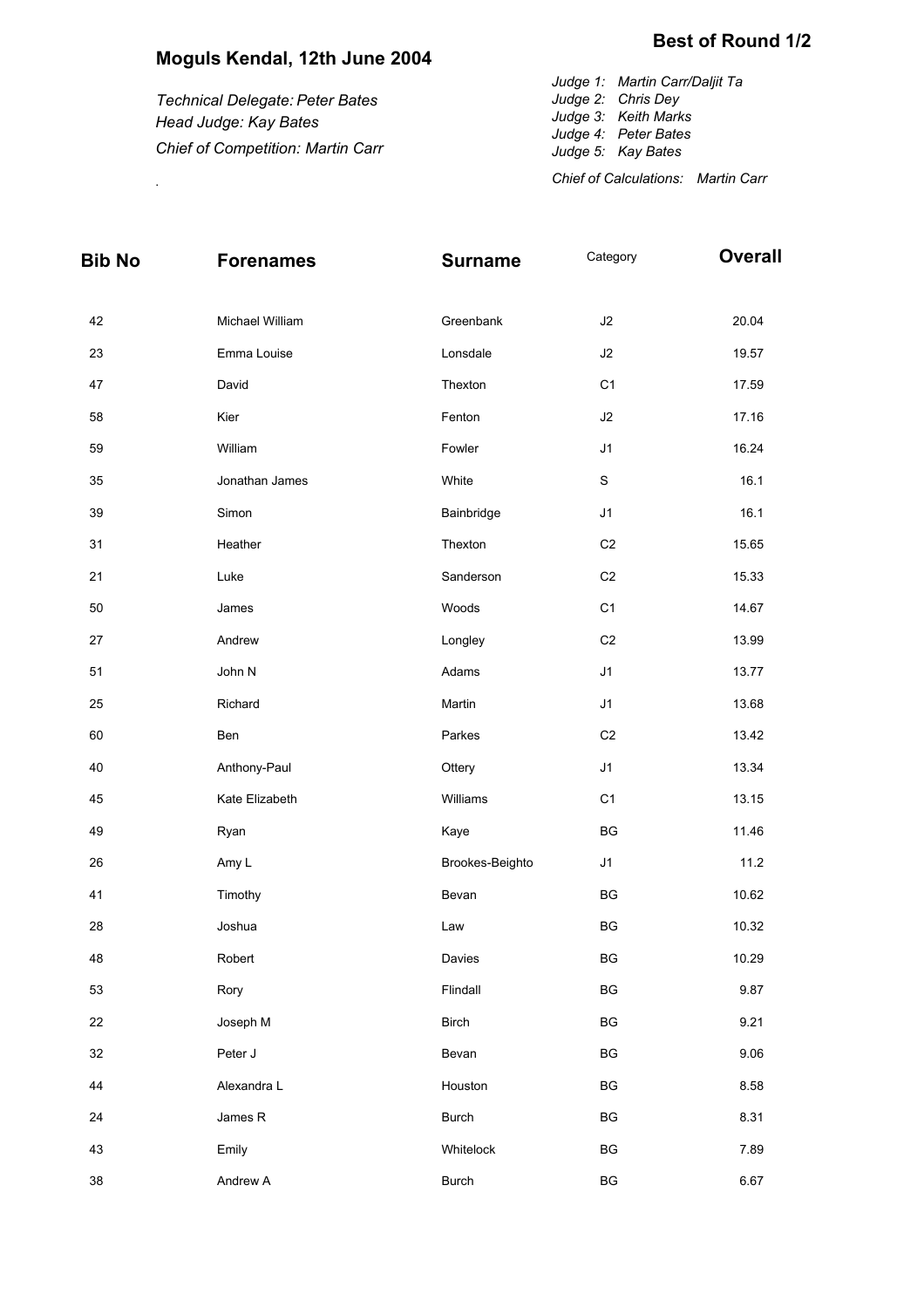| Moguls Kendal, 12th June 2004           | Chief of Calculations: Martin Carr                   | <b>Round 1 Results</b> |       |
|-----------------------------------------|------------------------------------------------------|------------------------|-------|
| <b>Technical Delegate Peter Bates</b>   | Judge 1: Martin Carr/Daljit Ta<br>Judge 2: Chris Dey |                        |       |
| Head Judge: Kay Bates                   | Judge 3: Keith Marks                                 |                        |       |
| <b>Chief of Competition Martin Carr</b> | Judge 4: Peter Bates<br>Judge 5: Kay Bates           | Pace Time:             | 9.536 |

| <b>Names</b>    |            | Category       | Turns J1-3              |     |     | Air J4-5            |                           |                     | Total Turns and Air                          |      | Time in Sec and Scor |        | <b>Overall</b> |       |  |
|-----------------|------------|----------------|-------------------------|-----|-----|---------------------|---------------------------|---------------------|----------------------------------------------|------|----------------------|--------|----------------|-------|--|
|                 |            |                |                         |     |     | Jump Categor        |                           |                     |                                              |      |                      |        |                |       |  |
| Michael William | Greenbank  | J2             | $\overline{\mathbf{4}}$ | 3.2 | 3.6 | 1.5<br>3            | 1.3<br>$\overline{4}$     | 3                   | $1.3$ 1.1<br>$\overline{4}$                  | 10.8 | 3.17                 | 9.257  | 5.85           | 19.82 |  |
| Emma Louise     | Lonsdale   | J2             | 4.3                     | 3.7 | 3.6 | 1.9<br>$\mathbf{1}$ | 1.4<br>$\overline{1}$     | $\mathbf{1}$        | 2 1.5<br>$\overline{1}$                      | 11.6 | 2.36                 | 9.543  | 5.61           | 19.57 |  |
| David           | Thexton    | C <sub>1</sub> | 3.1                     | 3.1 | 3.4 | 1.6<br>$\mathbf{1}$ | 1.5<br>$\mathbf{3}$       | 1.8<br>$\mathbf{1}$ | 1.6<br>$\mathbf 3$                           | 9.6  | 3.05                 | 10.352 | 4.94           | 17.59 |  |
| Simon           | Bainbridge | J <sub>1</sub> | 2.9                     | 2.7 | 3.3 | 0.9<br>$\mathbf{1}$ | 0.9<br>3                  | $\mathbf{1}$        | $0.8$ 1.1<br>3                               | 8.89 | 1.79                 | 9.769  | 5.42           | 16.1  |  |
| Kier            | Fenton     | J2             | 3.6                     | 3.1 | 2.8 | $\mathbf{1}$        | $1.3$ 1.5<br>$\mathbf{1}$ | $\mathbf{1}$        | $1.5$ 1.4<br>$\overline{1}$                  | 9.5  | 1.97                 | 10.91  | 4.47           | 15.94 |  |
| Heather         | Thexton    | C <sub>2</sub> | 2.6                     | 2.3 | 2.9 | 2.2<br>$\mathbf{1}$ | $\overline{1}$            | $\mathbf{1}$        | $2.1$ 1.1<br>$\overline{1}$                  | 7.8  | 2.24                 | 10.043 | 5.19           | 15.23 |  |
| Jonathan James  | White      | S              | 3.4                     | 2.7 | 2.5 | 1.4<br>$\mathbf{1}$ | 1.2<br>$\overline{1}$     | 1.4<br>$\mathbf{1}$ | $\overline{\phantom{0}}$ 1<br>$\overline{1}$ | 8.6  | 1.73                 | 10.48  | 4.83           | 15.16 |  |
| William         | Fowler     | J <sub>1</sub> | 2.8                     | 2.2 | 2.2 | 1.8<br>$\mathbf{1}$ | 0.8<br>$\overline{1}$     | $\mathbf{1}$        | $1.9$ 0.6<br>$\overline{1}$                  | 7.2  | 1.77                 | 8.917  | 6.14           | 15.11 |  |
| Luke            | Sanderson  | C <sub>2</sub> | 2.1                     | 2.5 | 2.1 | $1 \quad 1$         | $1.5$ 1.3                 | 1 1                 | $1.7$ 1.3                                    | 6.69 | 2.01                 | 9.566  | 5.59           | 14.29 |  |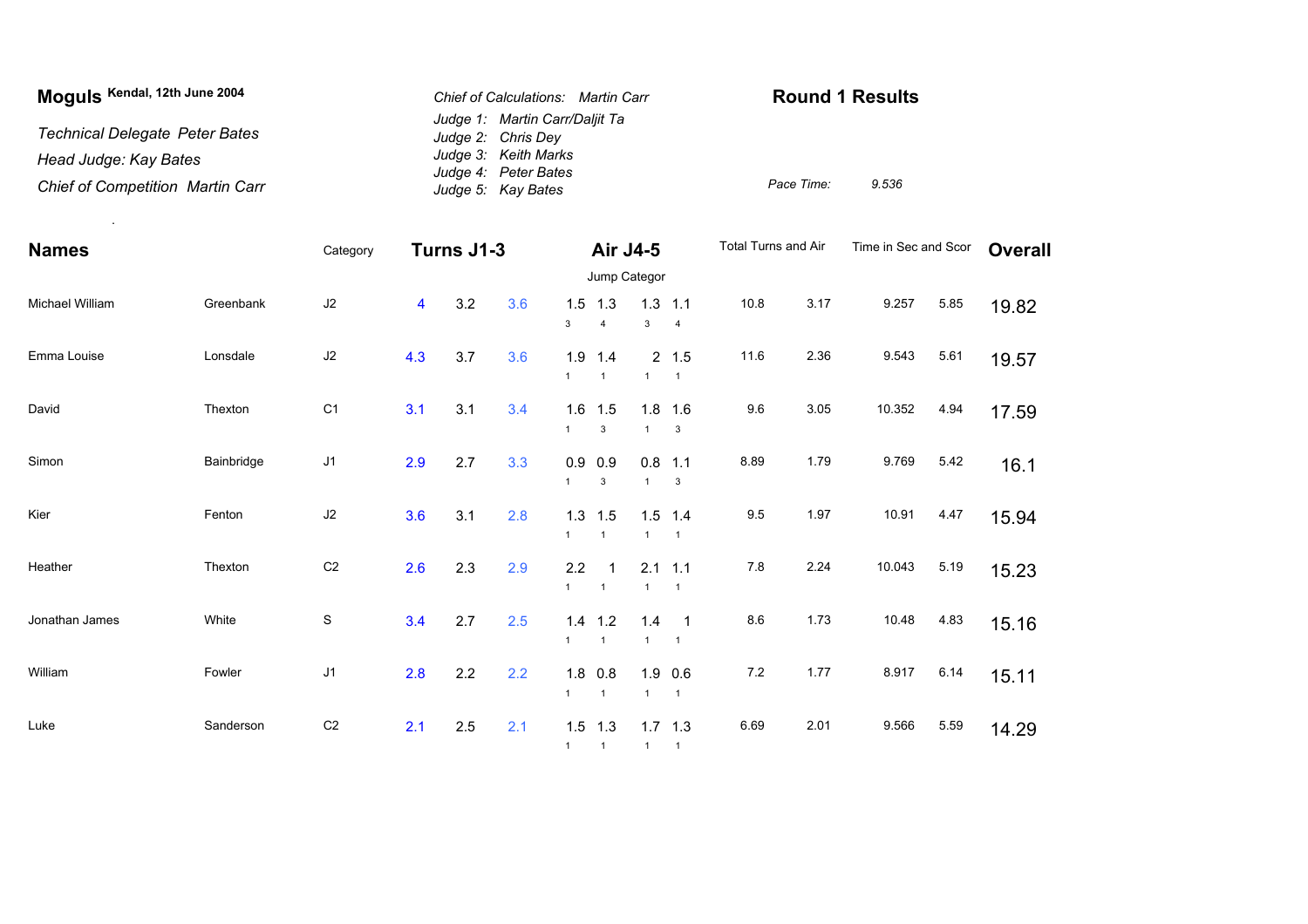| <b>Names</b>   |                 | Category       | Turns J1-3   |       | Air J4-5 |                           |                             | <b>Total Turns and Air</b> |                                 | Time in Sec and Scor |      | <b>Overall</b> |         |       |  |
|----------------|-----------------|----------------|--------------|-------|----------|---------------------------|-----------------------------|----------------------------|---------------------------------|----------------------|------|----------------|---------|-------|--|
|                |                 |                | Jump Categor |       |          |                           |                             |                            |                                 |                      |      |                |         |       |  |
| James          | Woods           | C <sub>1</sub> | 2.2          | 1.8   | 2.3      | $\mathbf{1}$              | $1.3$ 1.6<br>$\mathbf{1}$   | $\mathbf{1}$               | $1.1 \quad 1.5$<br>$\mathbf{1}$ | $6.3\,$              | 1.91 | 9.1            | 5.99    | 14.2  |  |
| Andrew         | Longley         | C <sub>2</sub> | 2.7          | 2.1   | 2.1      | $\mathbf{1}$              | $0.9$ 0.9<br>$\overline{1}$ | $\mathbf{1}$               | $0.5$ 1.2<br>$\mathbf{1}$       | 6.9                  | 1.22 | 9.238          | 5.87    | 13.99 |  |
| Richard        | Martin          | $\sf J1$       | 2.4          | 2.4   | 2.3      | 0.8<br>$\mathbf{1}$       | -1<br>$\mathbf{1}$          | $\mathbf{1}$               | $0.9$ 0.9<br>$\mathbf{1}$       | 7.1                  | 1.25 | 9.876          | 5.33    | 13.68 |  |
| Anthony-Paul   | Ottery          | J <sub>1</sub> | 2.2          | 2.6   | 2.7      | $\mathbf{1}$              | $1.4$ 0.5<br>$\mathbf{1}$   | 1.3<br>$\mathbf{1}$        | 0.5<br>$\mathbf{1}$             | $7.5\,$              | 1.28 | 10.802         | 4.56    | 13.34 |  |
| Ben            | Parkes          | C <sub>2</sub> | $\mathbf{3}$ | 2.5   | 2.5      | $\mathsf{O}\xspace$       | 0 1.4<br>$\mathbf{1}$       | 1.2<br>$\mathbf{1}$        | $\pmb{0}$<br>$\pmb{0}$          | 8                    | 0.9  | 11.093         | 4.31    | 13.21 |  |
| Kate Elizabeth | Williams        | C <sub>1</sub> | 2.5          | 2.1   | 2.7      | 1.6<br>$\mathbf{1}$       | 1.3<br>$\mathbf{1}$         | 1.4<br>$\mathbf{1}$        | 1.2<br>$\mathbf{1}$             | $7.3$                | 1.91 | 11.543         | 3.94    | 13.15 |  |
| John N         | Adams           | J <sub>1</sub> | 2.4          | 1.8   | 1.9      | 1.4<br>$\mathbf{1}$       | 1.3<br>$\mathbf{1}$         | 1.7<br>$\mathbf{1}$        | 0.8<br>$\overline{1}$           | 6.1                  | 1.8  | 11.034         | 4.36    | 12.26 |  |
| Ryan           | Kaye            | BG             | 2.4          | 1.7   | 1.9      | $\mathbf{1}$              | $0.6$ 0.7<br>$\mathbf{1}$   | 0.9<br>$\mathbf{1}$        | 0.4<br>$\mathbf{1}$             | $\,6$                | 0.9  | 10.796         | 4.56    | 11.46 |  |
| Amy L          | Brookes-Beighto | J1             | 2.3          | 1.6   | 2.3      | 1.2<br>$\mathbf{1}$       | -1<br>$\mathbf{1}$          | 1.1<br>$\mathbf{1}$        | $\mathbf{1}$<br>$\mathbf{1}$    | 6.19                 | 1.5  | 12.047         | 3.51    | 11.2  |  |
| Timothy        | Bevan           | BG             | 1.8          | $1.3$ | 1.9      | $\mathbf{1}$              | $0.7$ 0.4<br>$\mathbf{1}$   | $\mathbf{1}$               | $0.6$ 0.5<br>$\mathbf{1}$       | $\mathbf 5$          | 0.76 | 10.446         | 4.86    | 10.62 |  |
| Joshua         | Law             | BG             | 2.2          | 1.5   | 1.8      | $\mathbf{1}$              | $0.3$ 0.6<br>$\mathbf{1}$   | 0.4<br>$\mathbf{1}$        | 0.5<br>$\mathbf{1}$             | 5.5                  | 0.62 | 11.225         | $4.2\,$ | 10.32 |  |
| Robert         | Davies          | BG             | 1.9          | 1.3   | 1.7      | $0.8\,$<br>$1 \quad \Box$ | $\pmb{0}$<br>0              | 1<br>1                     | $\pmb{0}$<br>$\mathbf 0$        | 4.9                  | 0.62 | 10.544         | 4.77    | 10.29 |  |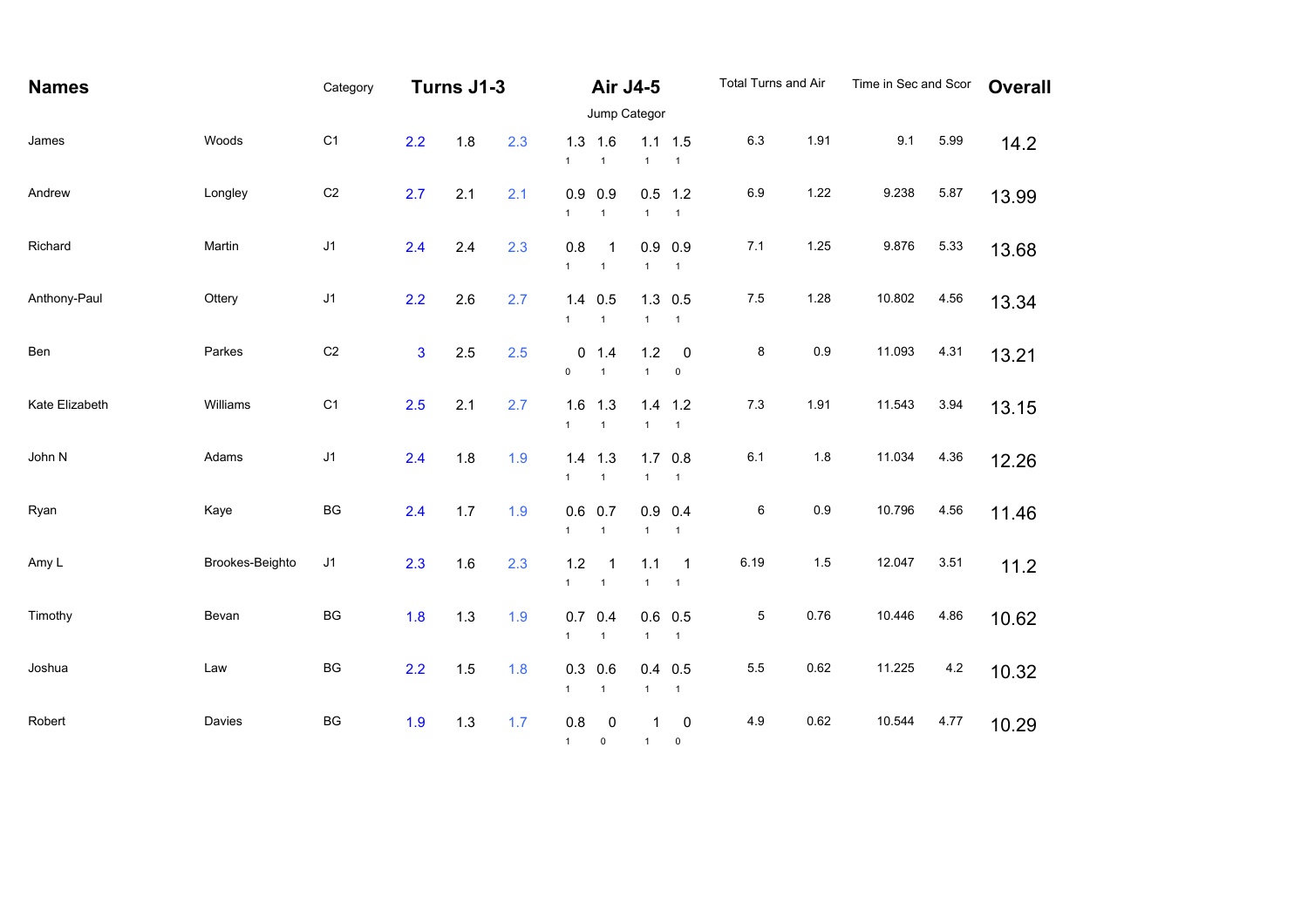| <b>Names</b> |              | Category |              | Turns J1-3   |              | <b>Air J4-5</b>             |                            | Total Turns and Air |                                         | Time in Sec and Scor | <b>Overall</b> |        |      |      |
|--------------|--------------|----------|--------------|--------------|--------------|-----------------------------|----------------------------|---------------------|-----------------------------------------|----------------------|----------------|--------|------|------|
|              |              |          |              |              |              | Jump Categor                |                            |                     |                                         |                      |                |        |      |      |
| Peter J      | Bevan        | BG       | $\mathbf{1}$ | 0.9          | $\mathbf{1}$ | $\overline{1}$              | $0.6$ 0.3                  | $\mathbf{1}$        | $0.4$ 0.3<br>$\overline{1}$             | 2.9                  | 0.55           | 9.545  | 5.61 | 9.06 |
| Alexandra L  | Houston      | BG       | 1.6          | 1.2          | 1.1          | $\overline{1}$              | $0.3$ 0.4                  | $\mathbf{1}$        | $0.5$ 0.4<br>$\overline{1}$             | 3.9                  | 0.55           | 11.315 | 4.13 | 8.58 |
| Joseph M     | <b>Birch</b> | BG       | 1.2          | 0.8          | 1.1          | $\mathbf{1}$                | $0.3$ 0.3<br>$\mathbf{1}$  | $\mathbf{1}$        | $0.4$ 0.3<br>$\overline{1}$             | 3.1                  | 0.44           | 10.274 | 5    | 8.54 |
| James R      | <b>Burch</b> | BG       | 0.9          | 0.9          | 1.1          | 0.7<br>$\overline{1}$       | $\mathbf 0$<br>$\mathbf 0$ | 0.4<br>$\mathbf{1}$ | $\overline{\phantom{0}}$<br>$\mathbf 0$ | 2.9                  | 0.37           | 10.227 | 5.04 | 8.31 |
| Emily        | Whitelock    | BG       | 0.8          | 1.1          | 1.1          | $0.2$ 0.1<br>$\overline{1}$ | $\mathbf{1}$               | $\mathbf{1}$        | $0.1$ 0.1<br>$\overline{1}$             | 3                    | 0.15           | 11.391 | 4.06 | 7.21 |
| Andrew A     | <b>Burch</b> | BG       | 1            | $\mathbf{1}$ | 1.3          | 0.7<br>$\overline{1}$       | 0.2<br>$\mathbf{1}$        | $\mathbf{1}$        | $0.6$ 0.2<br>$\overline{1}$             | 3.3                  | 0.57           | 12.895 | 2.8  | 6.67 |
| Rory         | Flindall     | BG       | 0.1          | 0.1          | 0.1          | $0.6$ 0.1<br>$1 \quad 1$    |                            | 1 1                 | $0.4$ 0.1                               | 0.3                  | 0.4            | 21.444 | 0    | 0.7  |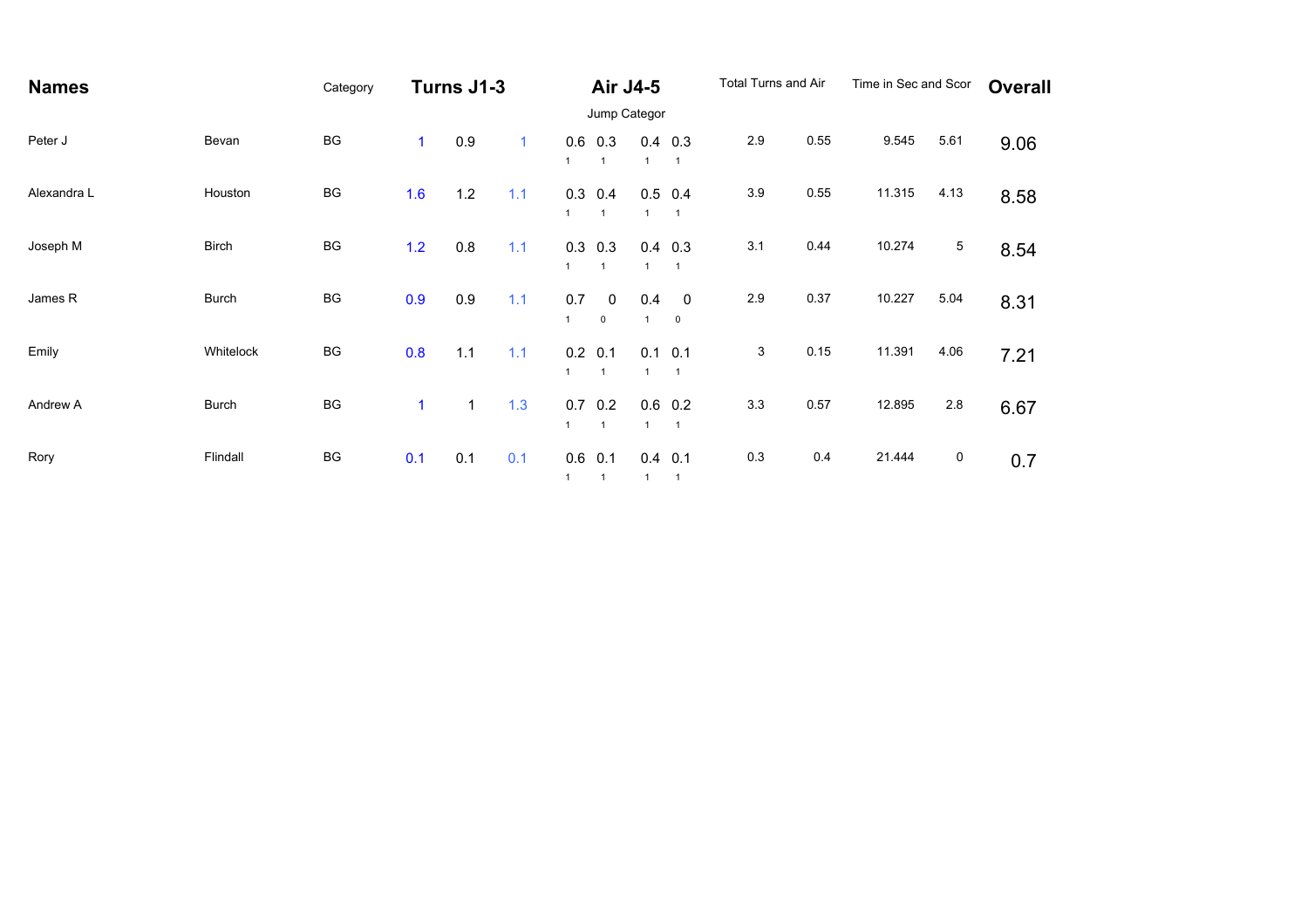| Moguls Kendal, 12th June 2004           | Chief of Calculations: Martin Carr | <b>Round 2 Results</b> |
|-----------------------------------------|------------------------------------|------------------------|
|                                         | Judge 1: Martin Carr/Daliit Ta     |                        |
| <b>Technical Delegate Peter Bates</b>   | Judge 2: Chris Dey                 |                        |
| Head Judge: Kay Bates                   | Judge 3: Keith Marks               | 9.536<br>Pace Time:    |
|                                         | Judge 4: Peter Bates               |                        |
| <b>Chief of Competition Martin Carr</b> | Judge 5: Kay Bates                 |                        |

.

| <b>Forenames</b> | <b>Surname</b> | Category       | Judge 1        | Judge 2                   | Judge 3 |                                                | Judge 4 Judge 5 Total Turns Air Time Time Score Overall |      |      |                  |      |                  |
|------------------|----------------|----------------|----------------|---------------------------|---------|------------------------------------------------|---------------------------------------------------------|------|------|------------------|------|------------------|
|                  |                |                |                |                           |         | Category                                       | Category                                                |      |      |                  |      |                  |
| Michael William  | Greenbank      | J2             | 3.9            | 3.1                       | 3.7     | 1.8<br>2.1<br>3<br>$\overline{1}$              | $1.8$ 1.8<br>$\mathbf{3}$                               | 10.7 | 3.53 | 9.31             |      | 5.81 20.04       |
| Emma Louise      | Lonsdale       | J2             | 4.2            | 3.5                       | 3.4     | 1.9<br>1.5<br>$\overline{1}$<br>$\overline{1}$ | $2 \t1.3$<br>$\overline{1}$                             | 11.1 | 2.33 | 9.515            | 5.64 | 19.07            |
| Kier             | Fenton         | J2             | 3.8            | $\ensuremath{\mathsf{3}}$ | 3.1     | $1.8$ 1.7<br>1<br>$\overline{1}$               | $1.7$ 1.4<br>$\mathbf{1}$                               | 9.9  | 2.3  | 10.317           |      | 4.96 17.16       |
| William          | Fowler         | J1             | 2.9            | 2.4                       | 2.6     | $2 \t 1.3$<br>1<br>$\overline{1}$              | $1.8$ 1.2<br>$1 \quad 1$                                | 7.9  | 2.2  | 8.913 6.14 16.24 |      |                  |
| Jonathan James   | White          | ${\mathbb S}$  | 3.5            | 2.7                       | 2.6     | 1.5<br>1.5<br>1<br>$\overline{1}$              | $1.1$ $1.4$<br>$1 \quad 1$                              | 8.8  | 1.91 | 9.805            | 5.39 | 16.10            |
| Simon            | Bainbridge     | J1             | $\mathbf{3}$   | 2.7                       | 3.3     | $1 \quad 1$<br>1<br>$\overline{\phantom{0}}$   | $1.4$ 1.3<br>$\overline{1}$                             | 9    | 1.63 | 9.883            |      | $5.33$ 15.96     |
| Heather          | Thexton        | C <sub>2</sub> | $\overline{3}$ | 2.1                       | 2.5     | $2.4$ 1.3<br>$\overline{1}$<br>$\overline{1}$  | $2.4$ 1.1<br>$\mathbf{1}$<br>$\overline{\phantom{0}}$ 1 | 7.6  | 2.51 |                  |      | 9.629 5.54 15.65 |
| David            | Thexton        | C <sub>1</sub> | 2.6            | 2.5                       | 3.2     | 1.6<br>1.1<br>$1 \quad 3$                      | $1.8$ 1.3<br>1 3                                        | 8.3  | 2.63 | 10.92            | 4.46 | 15.39            |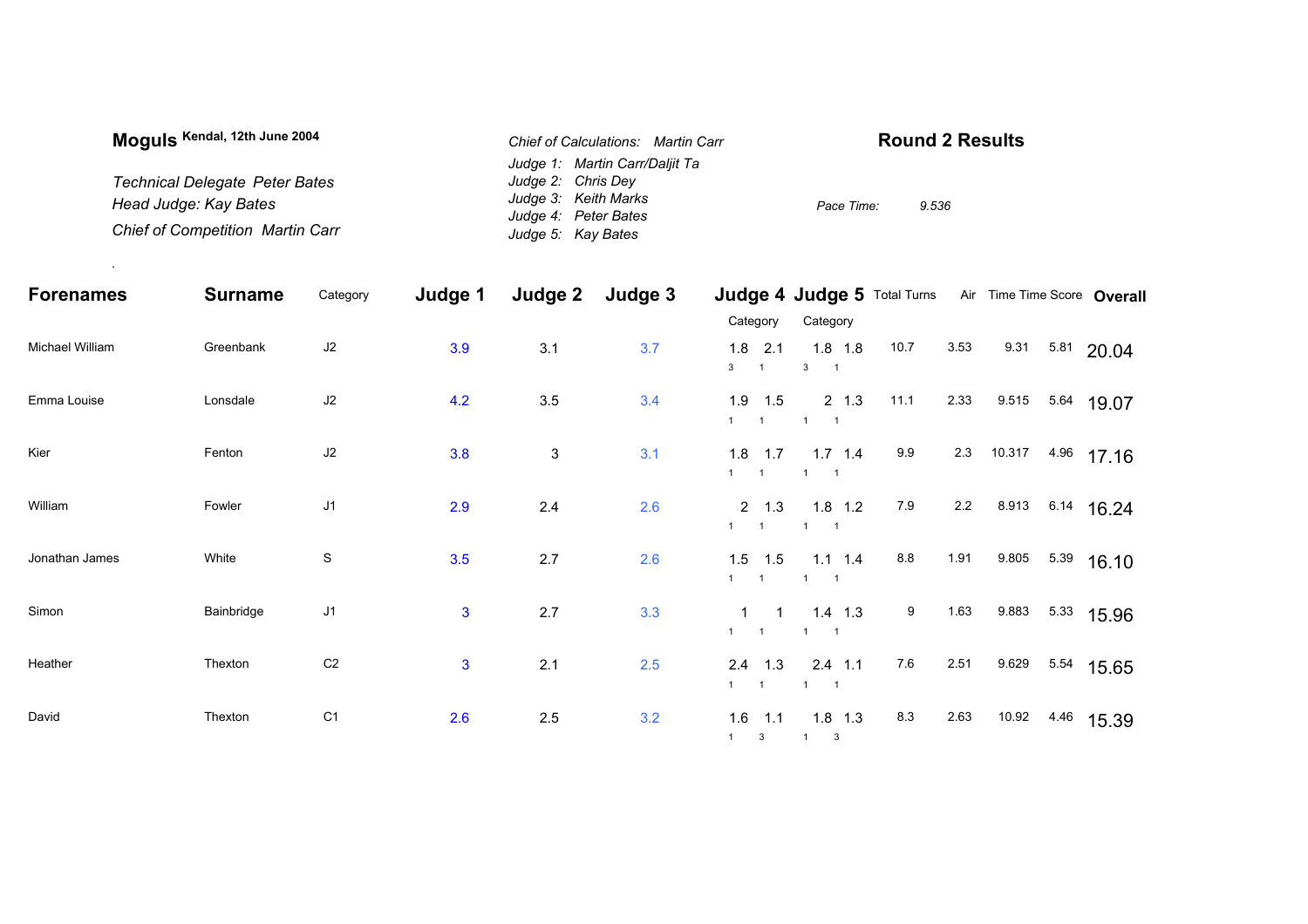| <b>Forenames</b> | <b>Surname</b>  | Category       | Judge 1        | Judge 2        | Judge 3        | Category                                    | Judge 4 Judge 5 Total Turns Air Time Time Score Overall<br>Category |      |      |                        |      |                 |
|------------------|-----------------|----------------|----------------|----------------|----------------|---------------------------------------------|---------------------------------------------------------------------|------|------|------------------------|------|-----------------|
| Luke             | Sanderson       | $\mbox{C2}$    | 2.9            | 2.2            | 2.4            | $1.4$ 1.3<br>$1 \quad 1$                    | $1.6$ 1.3<br>$1 \quad 1$                                            | 7.5  | 1.94 |                        |      | 9.21 5.89 15.33 |
| James            | Woods           | C <sub>1</sub> | $\overline{2}$ | $\overline{c}$ | 2.4            | $1.6$ 1.8<br>$1 \qquad 1 \qquad$            | $1.7$ 1.8<br>$1 \quad 1$                                            | 6.4  |      | 2.4 9.233 5.87 14.67   |      |                 |
| John N           | Adams           | $\sf J1$       | 2.2            | 2.1            | 2.4            | 1.6<br>1.4<br>$1 \qquad 3$                  | $1.7$ 1.4<br>$1 \qquad 3$                                           | 6.7  |      | 2.84 11.187 4.23 13.77 |      |                 |
| Richard          | Martin          | J <sub>1</sub> | 2.3            | 1.9            | 2.4            | 0.8<br>0.8<br>$3 \quad 1$                   | $1.1 \t0.8$<br>$3 \qquad 1$                                         | 6.6  | 1.69 | 10.005                 |      | $5.23$ 13.52    |
| Ben              | Parkes          | $\mbox{C2}$    | 2.2            | 2.3            | 2.2            | $0.9$ 0.9<br>$3 \quad 1$                    | $1.1 \quad 1.2$<br>$3 \qquad 1$                                     | 6.7  |      | 1.94 10.542 4.78 13.42 |      |                 |
| Kate Elizabeth   | Williams        | C <sub>1</sub> | 2.1            | 2.1            | $\overline{2}$ | 1.4<br>1.3<br>$1 \quad 1 \quad$             | $1.1 \t0.9$<br>$1 \quad 1$                                          | 6.2  |      | 1.63 10.928 4.45 12.28 |      |                 |
| Timothy          | Bevan           | BG             | 1.9            | 1.9            | $\overline{2}$ | 0.8<br>0.4<br>$1 \quad 1 \quad$             | $0.6$ 0.4<br>$1 \quad 1$                                            | 5.8  |      | 0.75 11.652 3.84 10.39 |      |                 |
| Robert           | Davies          | BG             | 1.8            | $\mathbf{1}$   | 1.4            | 0.8<br>0.3<br>$1 \quad 1$                   | $1.2 \quad 0.3$<br>$1 \quad 1$                                      | 4.19 | 0.9  | 10.363 4.93 10.02      |      |                 |
| Amy L            | Brookes-Beighto | J <sub>1</sub> | 2.2            | 1.3            | $1.5$          | $0.7$ 0.8<br>$1 \quad 1$                    | $1.1 \t0.9$<br>$1 \quad 1$                                          | 5    |      | 1.21  11.857  3.67     |      | 9.88            |
| Rory             | Flindall        | BG             | 1.9            | 1              | 1.1            | $0.7\quad 0.6$<br>$1 \quad 1 \quad$         | $0.8\ 0.6$<br>$1 \quad 1$                                           | 4    | 0.93 | 10.348                 | 4.94 | 9.87            |
| Ryan             | Kaye            | BG             | 1.5            | 1.5            | $1.1$          | $1.5$ 0.3<br>$1 \qquad 1 \qquad 1 \qquad 1$ | $1.6$ 0.3                                                           | 4.09 | 1.28 | 10.961                 | 4.42 | 9.79            |